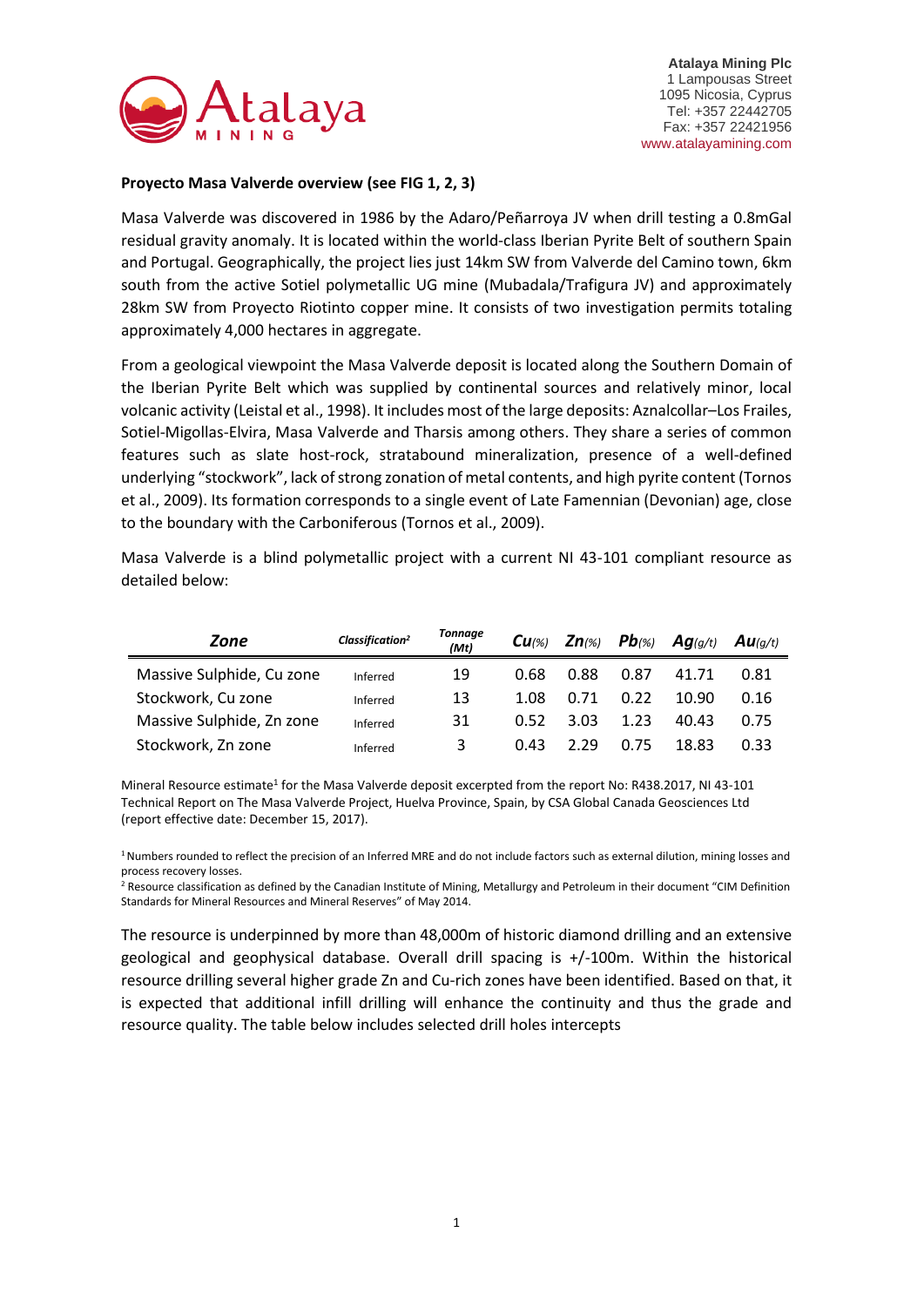

| DH        | From   | To     | <b>Interval</b><br>(m) | $Cu_{\%}$ | $Zn(\%)$ | $Pb(\%)$ | Au(g/t) | Ag(g/t) | Zone                  |
|-----------|--------|--------|------------------------|-----------|----------|----------|---------|---------|-----------------------|
| $MV-35$   | 629.15 | 667.20 | 38.05                  | 0.4       | 4.4      | 2.1      | 0.7     | 43      | Western               |
| including | 642.00 | 652.00 | 10.00                  | 0.3       | 6.2      | 2.6      | 0.9     | 52      | MassSulph.            |
| and       | 667.20 | 733.20 | 66.00                  | 1.5       | 0.1      | 0.0      | na      | 4       | Western,              |
| including | 667.20 | 689.15 | 21.95                  | 2.1       | 0.2      | 0.0      | na      | 6       | Stockwork             |
| MV-29     | 570.25 | 658.40 | 88.15                  | 0.7       | 4.3      | 1.3      | 0.4     | 29      | Central               |
| including | 585.35 | 604.35 | 19.00                  | 0.5       | 7.1      | 2.9      | 0.5     | 58      | MassSulph.            |
| MV-01     | 514.45 | 550.45 | 36.00                  | 0.5       | 6.0      | 2.2      | 1.9     | 64      |                       |
| including | 532.75 | 540.80 | 8.05                   | 0.6       | 8.1      | 2.8      | 1.9     | 73      | Central.              |
| and       | 693.95 | 759.90 | 65.95                  | 0.6       | 4.4      | 1.5      | 0.6     | 32      | MassSulph.            |
| including | 694.95 | 699.00 | 4.05                   | 0.6       | 11.9     | $1.5\,$  | 0.7     | 49      |                       |
| $A-01$    | 442.00 | 479.00 | 37.00                  | 0.6       | 5.1      | 1.9      | 0.8     | 55      | Central<br>MassSulph. |
| $A-14$    | 547.00 | 592.00 | 45.00                  | 1.5       | 1.3      | 0.2      | na      | 13      | Central               |
| including | 558.00 | 580.00 | 22.00                  | 1.9       | 1.0      | 0.0      | na      | 12      | Stockwork             |

The known deposit is 1350m long, up to 200m wide and plunges 30º NW from a depth of approximately 430m to at least 800m below surface. It is made up of two massive sulphide bodies separated by a stockwork zone that can exceed 100m in thickness. The upper body true thickness varies between a few meters and 70m whilst the lower body is smaller and thinner but this may be due to incomplete drilling. The deposit seems to be closed off both laterally and at depth although additional drilling will be needed to confirm it.

Mineralogy is quite similar to other massive sulphide deposits in the Iberian Pyrite Belt ("IPB") consisting of pyrite and, to a lesser degree and in order of decreasing abundance, sphalerite, galena, chalcopyrite, tetrahedrite and arsenopyrite. Massive sulphides can be Zn or Cu rich as well as the stockwork type mineralization although in this case Cu is predominant.

Preliminary metallurgical test-work carried out by SGS Canada in 2016 showed that sulphide mineralization is recoverable by conventional flotation, producing acceptable Zn and Cu concentrate grades and encouraging Cu recoveries in the massive sulphide Cu ore and in the stockwork. However Zn recoveries are moderate-low in the Zn-rich polymetallic mineralization.

QEMSCAN work indicates potential recoveries for Cu of 74–90%, 74–94% for Zn and 79–90% for Pb, strongly suggesting that a more comprehensive testwork program is likely to improve these recoveries considerably.

Deleterious metals contents as As and Hg are relatively high in the massive sulphide ores. However the Cu-rich, stockwork-type mineralization has very low levels in those elements.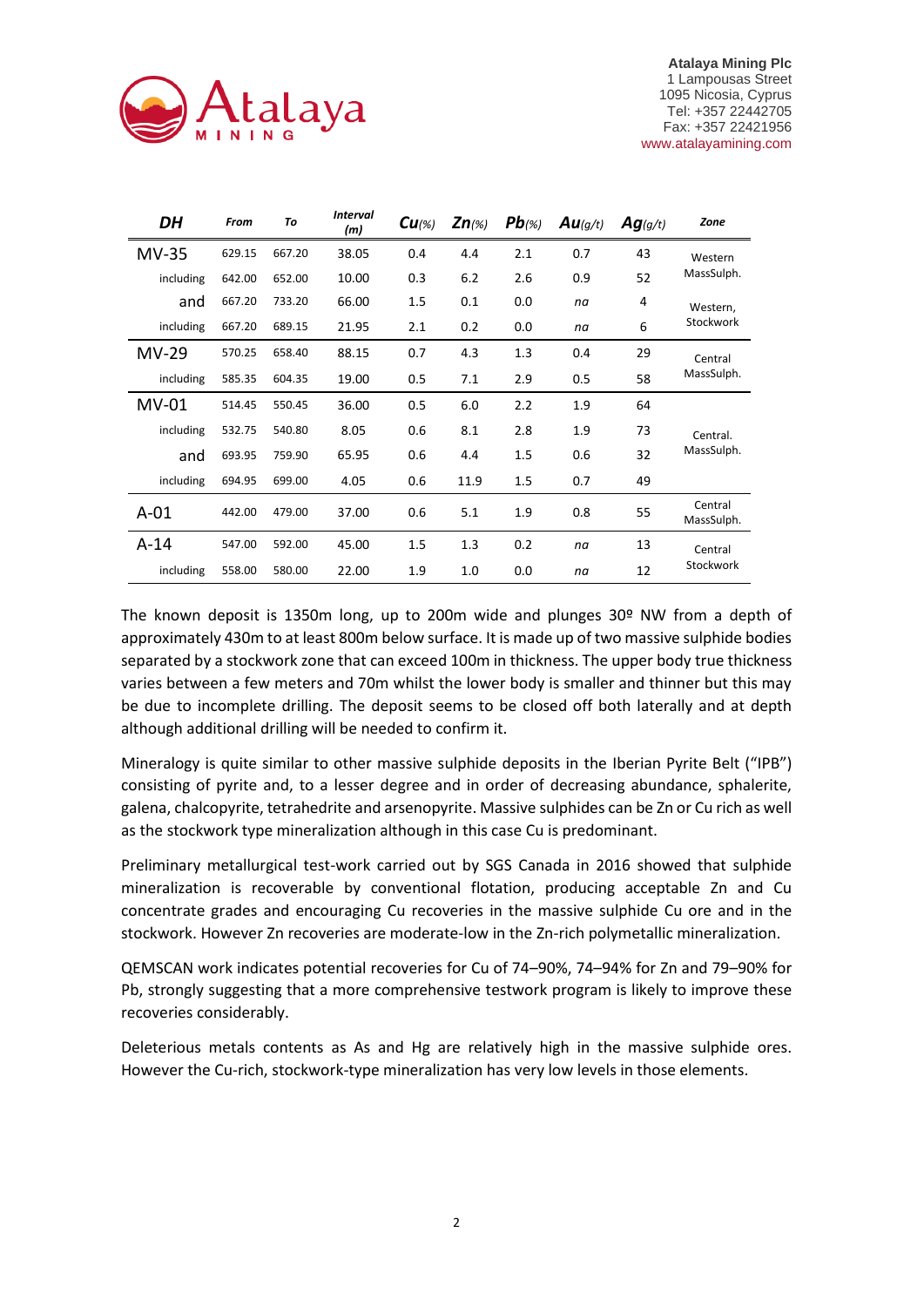

### Majadales discovery (see FIG 4 and 5)

Atalaya originally acquired an option over Proyecto Masa Valverde for a two-year period (2018 – 2019). The main objective was to find new mineralized bodies around the known deposit. Exploration activities included geophysics (200km VTEM survey and ground and borehole EM surveys), core drilling (21,530m in 42 drill holes) and a detailed mineralogical study, among others. Of those holes, 30 were focused on the Majadales discovery and the rest for testing other geophysical anomalies (8 holes) and to explore the NW and SE extensions of Masa Valverde (4 holes). Total expenditures during the option period amounted to €2.7 million and were funded by Atalaya. Those works led to the discovery of the Majadales massive sulphide deposit in July 2018. It was the fifth hole of the campaign and the second one drill testing a coincident gravity and EM anomaly.

Majadales sulphide body, located 1.2 km ESE of Masa Valverde, consists of a mineralized layer of mostly massive and semi-massive sulphides and minor stockwork-type mineralization. It is NW-SE oriented and gently dipping 25º to NE. The current orebody dimensions are 650m by 200m, true thicknesses varying between 4 and 24.5m and situated between 300-430m depth. Average grades of the massive sulphides drill intercepts are 1%Cu, 2.8%Zn, 1.3%Pb and 0.30g/t Ag. Preliminary mineralogical work showed that pyrite is the predominant sulphide followed by chalcopyrite sphalerite and galena. Minor sulphide minerals are arsenopyrite and tethrahedrite. As and Hg are relatively high.

The deposit is mostly closed in all directions. However the east limit corresponds to a NE trending post-mineral fault that leaves open the possibility for a deposit extension on the other side of the fault. Limited drilling conducted so far between Masa Valverde and Majadales, where a VTEM anomaly had been delineated, failed to connect both deposits. However additional exploration drilling is warranted in order to confirm this.

| DH        | From   | To     | <b>Interval</b><br>(m) | $Cu_{\%}$ | $Zn(\%)$ | $Pb$ (%) | $Au$ (q/t) | Ag(g/t) |
|-----------|--------|--------|------------------------|-----------|----------|----------|------------|---------|
| MJ-06     | 355.90 | 380.50 | 24.60                  | 1.0       | 3.0      | 1.4      | 0.2        | 49      |
| including | 362.00 | 368.00 | 6.00                   | 1.5       | 4.3      | 2.0      | 0.2        | 71      |
| $MJ-09$   | 397.50 | 420.20 | 22.70                  | 1.2       | 1.6      | 0.6      | 0.4        | 30      |
| including | 397.50 | 402.50 | 5.00                   | 2.1       | 3.1      | 1.6      | 0.2        | 72      |
| $MJ-11$   | 337.55 | 349.65 | 12.10                  | 1.0       | 5.3      | 2.2      | 0.4        | 63      |
| and       | 367.50 | 371.50 | 4.00                   | 2.3       | 0.3      | 0.0      | 0.0        | 8       |

A summary with some of the best drill holes intersections is inserted below:

# Exploration potential (see FIG 3 and 4)

The Masa Valverde project consist on two investigation permits named PI Valverde and PI Beas that cover approximately 4,000 has in the Iberian Pyrite Belt.

Most of the exploration work completed up to now has been done in PI Valverde, where Masa Valverde and Majadales deposits have been discovered.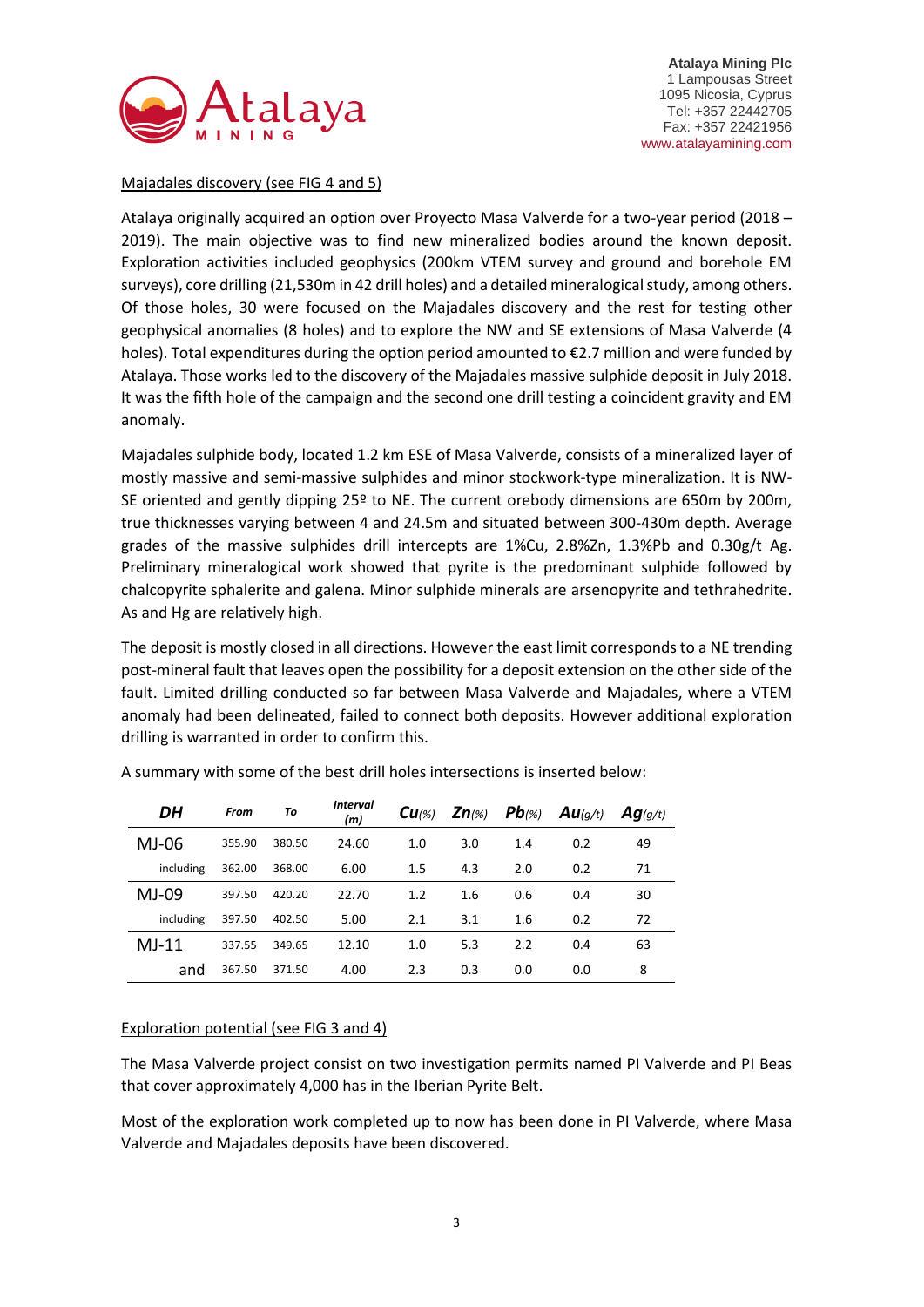

The exploration potential inside PI Valverde is considered by Atalaya to be high. Several significant geophysical and geochemical anomalies still remain poorly drill tested. The most significant one being Campanario-Descamisada, a 5km long, NW trending geochemical and geophysical anomaly with abundant old workings, gossans and some promising shallow drill intercepts in historical drilling (8.25m at 1.27% Cu). Atalaya Mining had completed just 3 holes in this anomaly during the option period, all of which intersected stockwork and disseminated sulphide mineralization which clearly deserves follow up work.

PI Beas is located south of PI Valverde, and the property is covered by shales of the Culm Group, which represent the hanging wall of the volcanic unit that hosts the massive sulfide orebodies. This permit remains so far almost unexplored.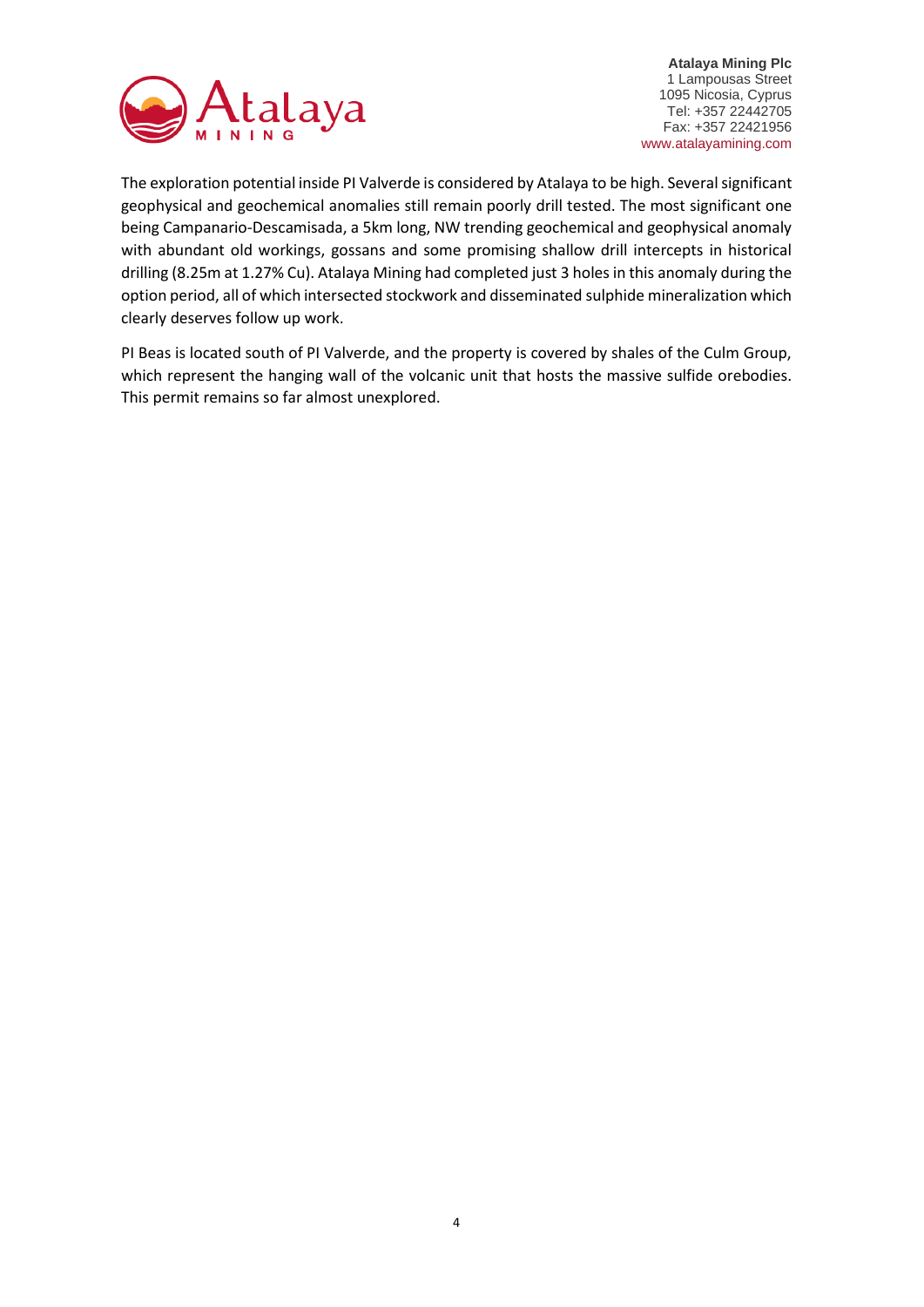

## **Attached figures**

*Figure 1.* Regional location map of the Masa Valverde project (SW Spain)

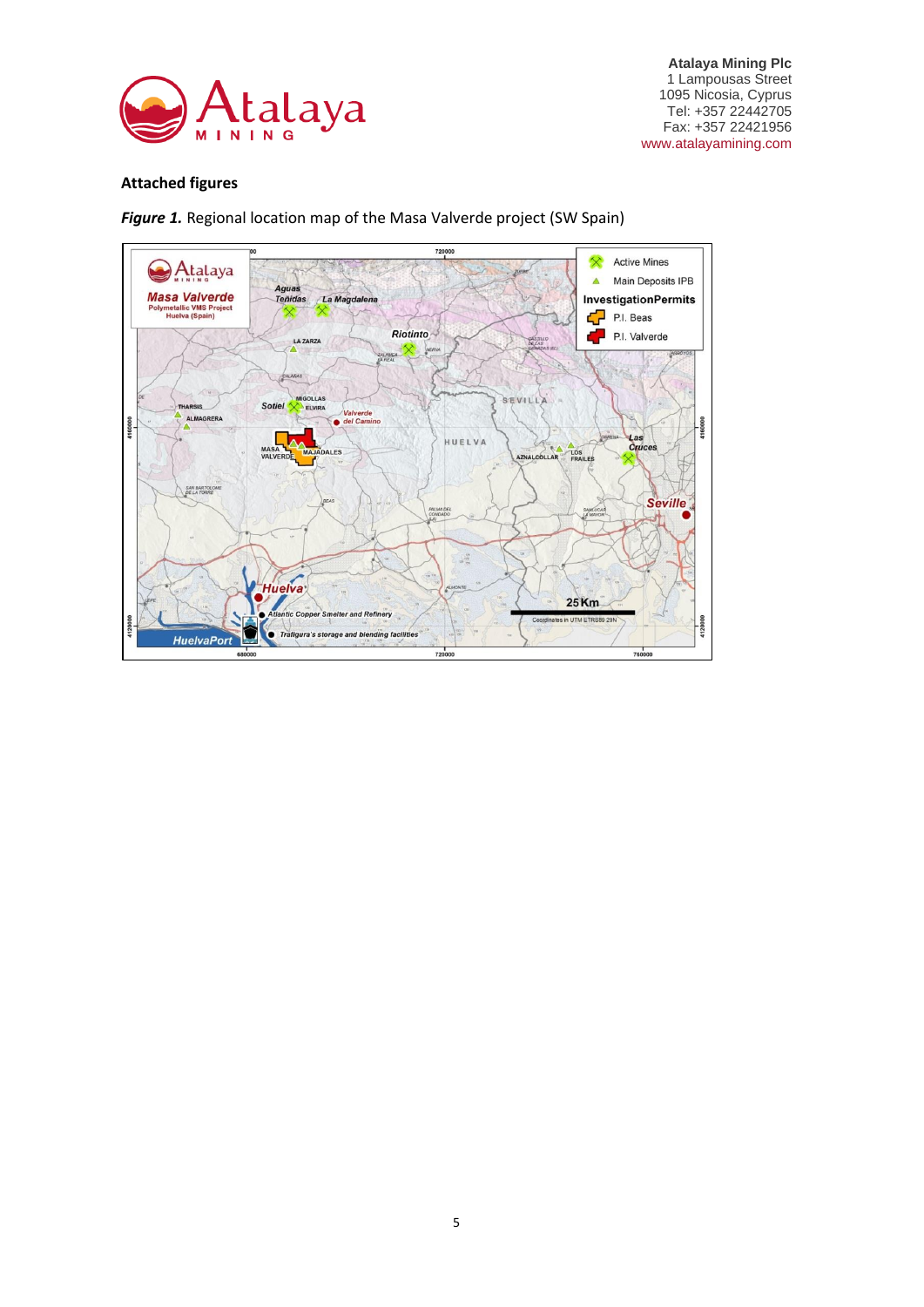



*Figure 2.* 3D view (looking towards NE) of the Masa Valverde and Majadales deposits and representative cross section (NNE-SSW oriented) of Masa Valverde.

*Figure 3.* Main geophysical anomalies over the Residual Gravity Map (d=2.7g/cc) projected to 300m depth (compilation of 1986-1990 and 2016-2017 gravity surveys, IGT 2017).

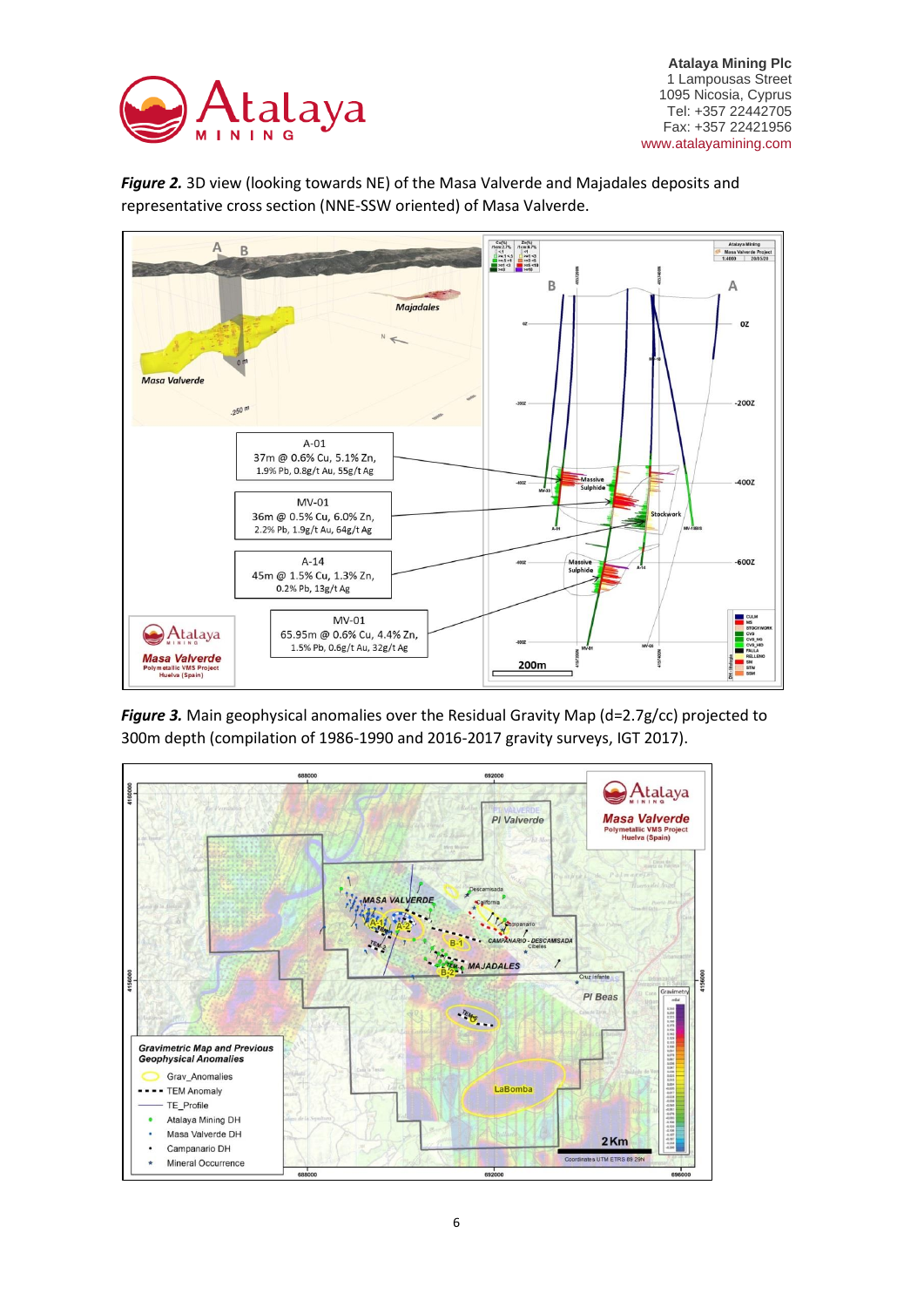





*Figure 5.* 3D view (looking towards SW) of the Majadales and Masa Valverde deposits and representative cross section (NNE-SSW oriented) of Majadales.